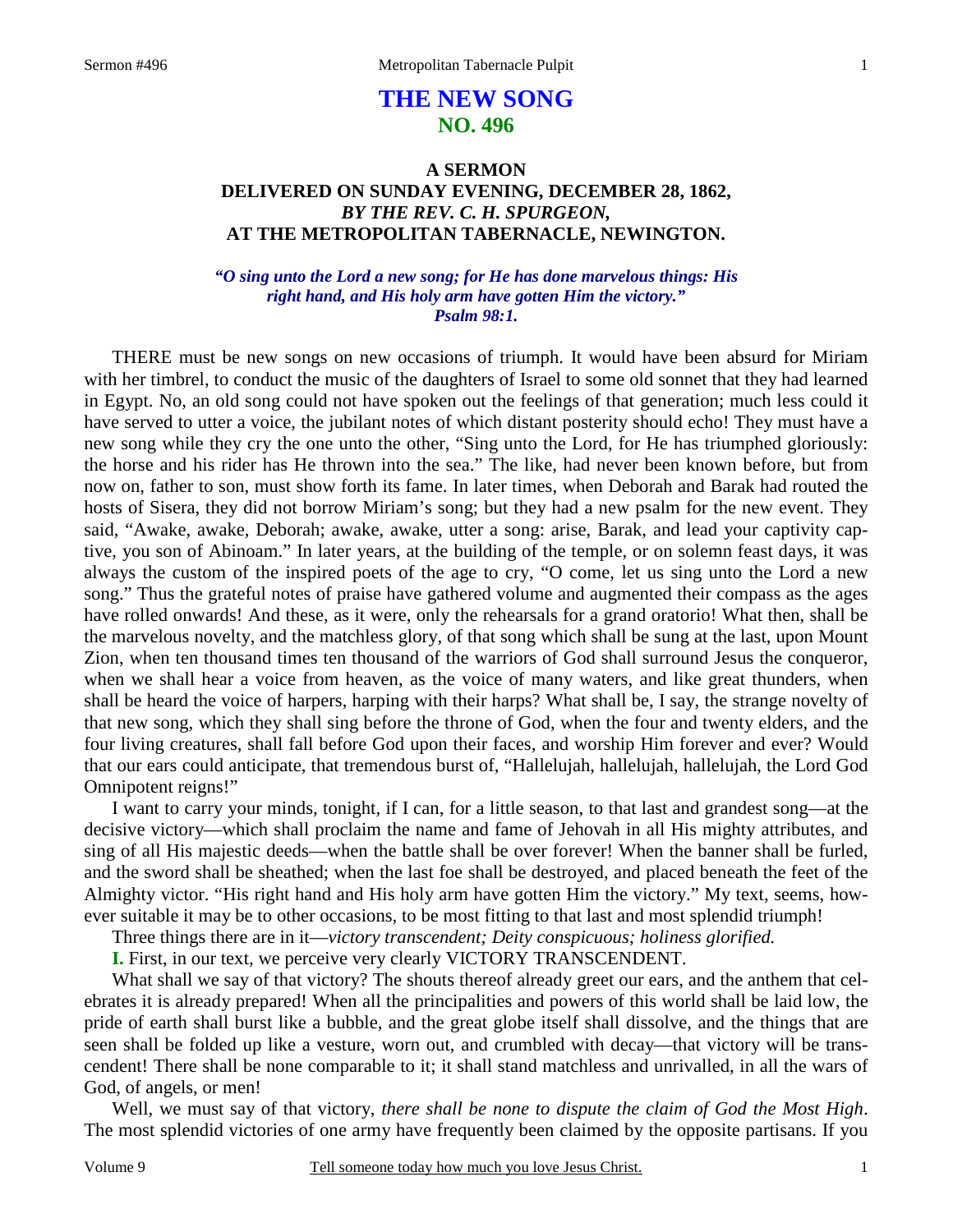stand beneath the triumphal arch in Paris, you will see the names of some battles, which you simpleminded Englishmen always thought had been won by British soldiers; but you discover that our history was all a mistake, and that the Frenchmen really retired victorious from the plain! I suppose in America, it is always difficult to ascertain who has been the conqueror. And where there are no generals, and the whole affair seems to be, which shall kill the most, and wade through the most blood, there naturally must be difficulty in ascertaining who has won the day. But, in this case, there shall be no dispute whatever. The dragon's head shall be so completely broken, that he can do nothing but bite his iron bonds, and growl out his confession that God is stronger than he is. The hosts of hell shall have been so utterly routed, that the deep groans of dismay, and shrieks of terror, shall be the confession that Omnipotence rules their terrible doom! As for Death, it is when he shall see his captives all loosed before his eyes; as for the grave, the key shall be torn from her grip, and all her treasures plucked from her grasp—death and the grave shall both acknowledge that their victory is gone forever! Christ has been the conqueror, the Son of God, who in our nature has already taken away the sting! There may be today, some who write their names down as Atheists; there may be others who openly avow, that they are the adversaries of God; and throughout the universe, there are never wanting those who are hopeful that the issue will turn out as they wish—they are hopeful that wrong will master right—that evil shall drive out good, and darkness extinguish light. But, there shall not be one such being left on that great day of victory! It shall be acknowledged, even by the lips of despair, that the Lord God, "With His own right hand, and His holy arm has gotten Him the victory." Blazoned across the sky, in lightning such as the eye of terror has never beheld before—thundered out with trumpet, louder than even that which startled the sleeping dead—every tongue in earth and hell shall confess, because every ear has heard, that the Lord reigns and is King forever and ever!

But further, as this victory will be certainly beyond all dispute, let me remind you it will be transcendent, because *there shall be nothing that can occur to mar it*. When the last shock of the dread artillery shall have been endured by the hosts of God's elect; when the last charge shall have driven the foes before them as thin clouds fly before a Biscay gale; then, as the heroes sit down to read the story of the war, they shall discover that there is nothing to mar the splendor of that glory, for it has been a victory throughout! Of all other victories we read, at one time the balance trembled—sometimes the host on this side wavered; perhaps for the first half day it seemed not only doubtful who would win, but it appeared as though the adversary, at last defeated, would certainly be the conqueror! But, beloved, when we shall read history in the light of heaven, we shall discover that God was never conquered—that never did the ranks reel—we shall see, that even the most disastrous strokes of providence; even the most dire calamities that ever occurred to the Church, were only the march, the tramp of victories yet to come! I am certain, that those things we most deplore, today will even become the subjects of the most marvelous gratitude tomorrow! We look today upon the black side of the question, and say, "Ah, here, indeed, goodness was foiled." But, when we look at the whole matter through, we shall see that every dark and bending line, meets in the center of the divine plan, and that which seemed the most inconsistent, and out of place with its fellow, was the most fitting and the most necessary of the whole program! Satan, at the last, shall not be able to put his finger upon any spot of the battlefield and say, "Here my hosts routed the troops of Emmanuel." Everywhere it shall be seen that, from the dawning day, when first he struck the blow at Eve, and made her sin, to the very last, when Christ shall drag him up the everlasting hills, led captive at His chariot wheels—from the first to the last—the Lord's "Right hand, and His holy arm have gotten Him the victory."

Remember, too, that this *is a victory all along the line*. The general's cautious eyes mark that there the left wing has driven the adversary back, but for that right wing, bring up the reserves, let not the ranks be broken. Stern liners, let your chivalry be seen yonder, for that wing reels! Generally in the battle some part must fail, while in this portion, or the other, there shall be success. Ah, but at the last, when Christ shall stand and bare His brow in heaven's sunlight, and all His angels shall be with Him, it shall be seen that they were *everywhere* triumphant! The blood on Madagascar's rocks, shall not defeat the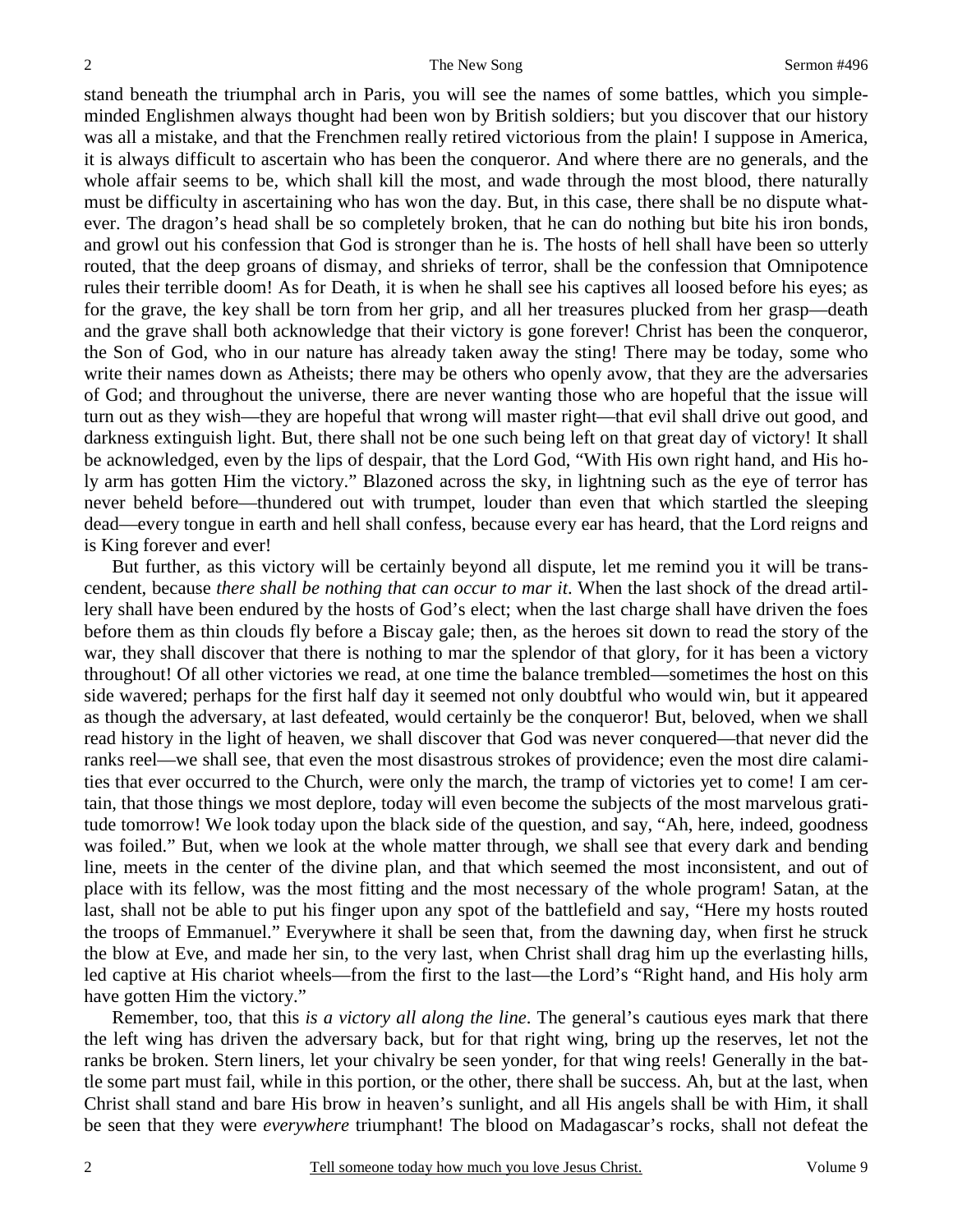#### Sermon #496 The New Song

march of God's armies; saints may be burned, may be sawn in sunder, may wander about in sheep skins and goat skins, but they shall be victorious everywhere! Spain may shut her gates against the gospel, and the inquisition may make that place its stronghold, but as sure as there is a God in heaven, Christ shall be conqueror there! Tyrants may pass edicts to exterminate Christians, conferences may make decrees to drive out the religion of Jesus—but in every place, in every land, where ever foot of man has trod this green earth—shall there be victory! From the north to the south, from the east to the west, everywhere shall be triumph—China and Japan, Brazil and Chili, the islands of the south, the frozen regions of the north; even Africa with her sable sons, the dwellers in the wilderness, shall bow before Him and lick the dust at His feet! There shall be victory all along the line; not merely from one place, but from all, shall be heard the tune—"His own right hand, and His holy arm have gotten Him the victory."

And, it shall be *a victory sustained by the news of the morrow*. Not so among the embattled hosts of men. How hard to brook the morrow! Then the general's brow is dark, and his eyes are heavy, for the list of the dead and wounded is brought in for inspection. "Another victory like this," says one, "and I am defeated forever; it is dearly purchased," he says, "with the blood of these mothers' sons. My comrades and companions in arms must bite the ground to let the country live." But, in that last great battle of God, the muster roll shall be found without one missing in it! As they call their names, they shall all answer! There shall not be one left dead upon the field. "How so; how so?" says unbelief, "Are they not dead and buried now? Have not their bodies lain to bleach upon the side of the Alps? Have they not been burned in the fire, and scattered as ashes to the four winds? Do not the saints sleep today in our cemeteries, and in our graveyards, and does not the deep engulf full, many a body that was a temple of the Holy Spirit?" I answer, yes, but they shall come again! Refrain your eyes from weeping, O daughter of Jerusalem; refrain your heart from sorrow, for they shall come again from the land of their captivity! We, who are alive and remain, shall not have the preference beyond them who sleep. "For the trumpet shall sound, and the dead shall be raised incorruptible, and we shall be changed; so when this corruptible shall have put on incorruption, and this mortal shall have put on immortality, then, shall be brought to pass the saying that is written, Death is swallowed up in victory." "His right hand and His holy arm have gotten Him the victory."

And sometimes, on the morrow, the general feels the glory of the victory is marred, for there are many prisoners; they are not dead, their corpses lie not on the field, but they have been taken off by the opposite parties, and they are a prey; and who knows what may become of them? What dungeons may contain them? To what tortures they may be put? But in this last victory of God, *there shall be no prisoners*, no prisoners left in the hand of His enemy! I know there are some who say, that we may be children of God, and yet fall from grace and perish. My brothers and sisters, it is a foul slander upon the faithfulness and power of the Redeemer! I know that all He undertakes to save, He will save, and He will bring the troops off from the battlefield, every brow crowned with laurel, not one slain, not one a prisoner! The gates of hell shall never enclose the ransomed of the Lord! Among the groans of the lost, there shall never be heard a sigh from one who was once a saint before God! There are no prisoners. March out your prisoners, Prince of hell! Bring forth, if you can, one soul that Jesus bought with blood; one soul that the Spirit quickened, one soul that the Eternal Father gave to the hands of the Great Surety to keep forever—bring him forth! Ah, you have none—"Shall the prey be taken from the mighty, or the lawful captive delivered?" Thus says the Lord, the God of hosts, "My ransomed shall return, and come to Zion with songs and everlasting joy upon their heads." Then shall it be said, "His right hand, and His holy arm have gotten Him the victory."

But, beloved, after the battle is over, the conqueror wipes his brow and says, "Ah, but the scattered hosts may rally, and they who were driven today like chaff before the wind, may rise again! And then, long may be the campaign, and fierce the struggle, before we have stamped out the sparks of war. "Sleep on your arms," he says, "you may be attacked tomorrow; be ready for the cry of 'boot and saddle,' for there may be a charge again, before many hours are spent." But, not so in this case—the victory is crushing, total, final; it is once forever with evil, with darkness, with hell; they shall never again be able to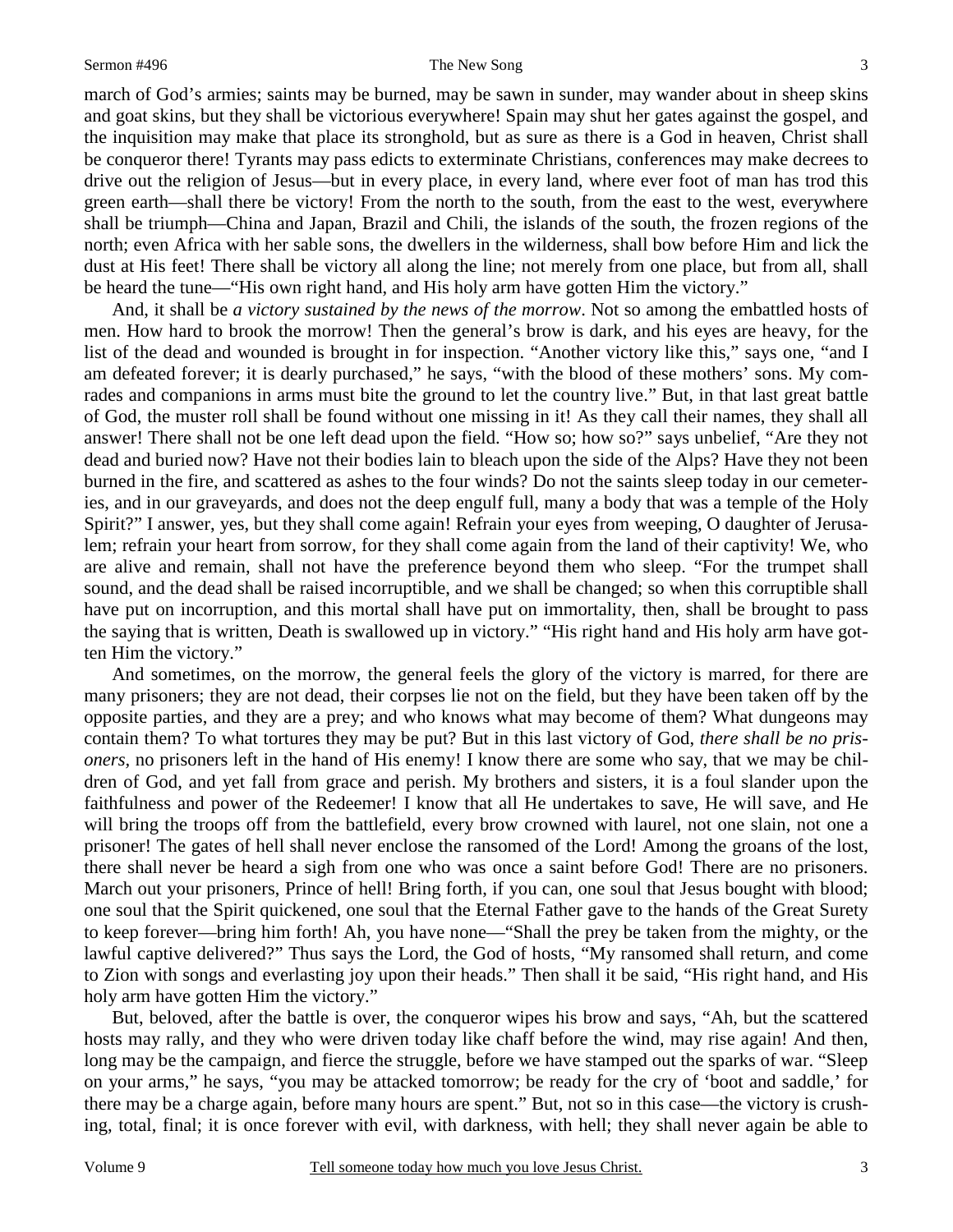tempt the righteous, or to cast them down, or to pale their cheeks with fear! They shall never be able again, to win the world to their dominion, they are routed, routed, routed forever! Hosts of evil, it is not your heel that is bruised—your head is broken! The Lord has used His people as His battle-axe, and His weapons of war, and He has cleft you and left you without might or strength, forever and forever. So, dear friends, this is our joy and comfort—that once the battle is over—the whole campaign is ended! There shall be no further onslaughts; we rest eternally—we triumph everlastingly; no more fights to risk, no more conflicts in which to tug and strive. This shall be the note that shall ring throughout the arches of eternity—"The Lord's right hand, and His holy arm have gotten Him the victory forever and forever."

I think these are two good reasons why I should say this victory is transcendent—there is none to dispute it, and there is nothing to mar it.

But yet, further, we will venture to enlarge upon this victory, by showing its particulars. The ultimate triumph and victory of God in all His purposes will lie in several things. How glorious the fact, that *all whom He ordained to save are saved!* Calling was the first work which He worked in them; they were called, everyone of them, but like the rest of mankind, they would not come; their wills were so desperate that they resisted long; the minister preached at them; their mother wept over them; their father entreated them; providence came and hewed them; afflictions broke them in pieces, and they were still unsaved! But not in one case, where God ordains to call, has the calling failed. In every case where His electing love has set its purpose, the will is turned round, the affections yield, the judgment gives way, the man is subdued—he is called, he is quickened. There may be some such here tonight, who think, "Well, I never would be saved upon such terms as acknowledging the sovereign grace of God, even if He wills to do it." Your will must give way before the crushing force of the will of God. He has mysterious ways of finding an entrance into the most reluctant heart, and taking up His throne there forever!

How clearly is this victory seen in *the subjugation of the lusts and passions of the called sinner!* He may have been a drunk, he thought he could not give it up, but the rod of iron "dashes in pieces the potter's vessel." He may have loved the pleasures of the flesh, they were as dear to him as his right eye, but divine grace overcame the most darling lust, and threw to the earth the most pampered sin!

Not less conspicuously will it appear, in the perseverance of every saint. Not a stone will have been left unturned by the adversary, to prevent the saints holding on; the caverns of hell will be emptied against God's redeemed; Satan and his faithful followers will do their utmost to cast them down to destruction, but they shall hold on their way! They shall wax stronger and stronger, until at last, the gates of heaven shall be fast closed, because there are no more to enter, it shall be proclaimed, while devils bite their iron bands in shame, that not a soul who was written in the Book of Life was lost! Not one whom Jesus bought with blood has been unredeemed! Not one quickened by divine grace was allowed to die! Not one who truly began the heavenly race turned aside from it! Not one concerning whom it was said, "These are Mine, and in the day when I make up My jewels, they shall be Mine"—not one of these is lost, but all saved, saved eternally! Oh, that will be a splendid victory! What can be greater? You who know the conflict through which the child of God has to pass, will bear me witness, that if you get to heaven, you will sing with all your might the conqueror's hymn! And I think we all will do the same! I remember saying once, that if ever I got to heaven I would sing the loudest there, for I owed the most to sovereign grace. But, when I came downstairs, one said to me, "You made a mistake; I shall sing more loudly than you, for I owe more than you do." And, I found that was the general opinion that each brother, and each sister, thought that he owed most to divine grace. Now, if we are all to sing loudest, what a shout of triumph there will be! And I suppose, the verse in our hymn is quite true to the apprehension of each of us—

> *"Then loudest of the crowd I'll sing, While heaven's resounding mansions ring With shouts of sovereign grace."*

What a transcendent triumph!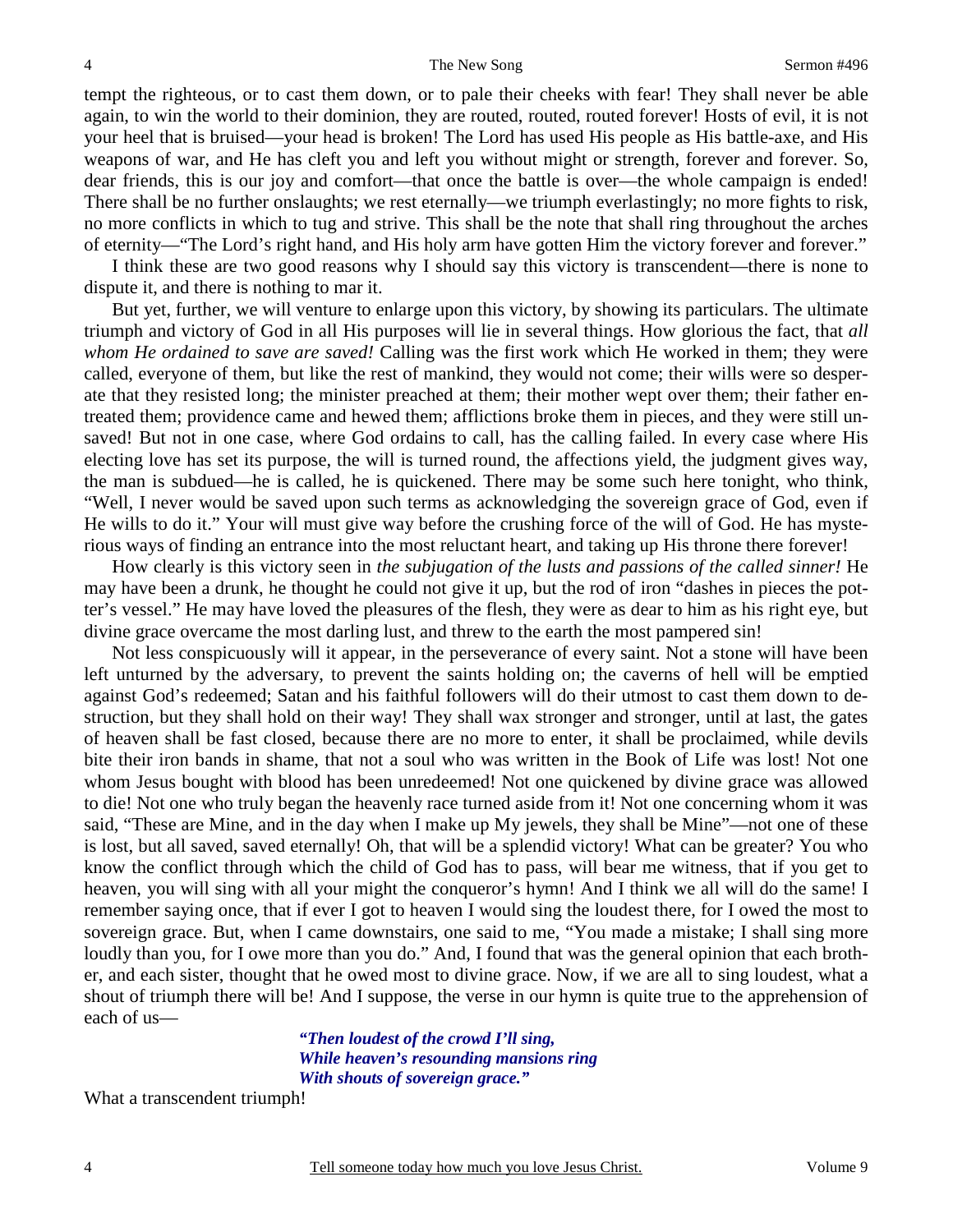Not a few shall there be to share the triumph, but *a multitude that no man can number!* The glory shall be enhanced *by the salvation of so many*. Heaven is none of your narrow places, for narrow-hearted bigots. No, brothers and sisters, our largest imagination never yet could grasp heaven, but it will hold multitudes of multitudes! Nor will the praise be any the less, when we consider that there were so many of such varied clans and climes, some of all kindreds on the face of the earth! There shall be found in heaven, the vilest sinner who lived, there shall be brought there the proudest rebel, and the stoutesthearted, and the most obstinate of sinners! There shall be such in heaven, as would have made a wonder in hell! Some, I say, who would have been such great sinners, had they been allowed to go to hell, that their dreadful fall would even hell itself appall, but they are in heaven, saved by sovereign grace! And, O beloved, as there are such persons, this will help to make the victory grand, that they were saved by such means, such simple means, by the simple preaching of the gospel—not by wisdom, not by science, not by eloquence—but by the simple telling out of the story of the cross! How this will tend to make the triumph brighter than it could have been in any other way!

And, O beloved, this victory will excel all others in *the routing of such foes, such cruel, such crafty, such mighty, and such numerous foes*. Sin, sin, it is a name of horror—sin overthrown. Death—what gloom is concentrated in that word! Death destroyed. Satan—what craft, what cruelties, what malice linger there—Satan bound, hand and foot, and led captive. Such a victory over such foes! I find no words in any tongue, by which I can describe its magnitude. And oh, the results of that victory! How bright! souls knit to Christ by such love, tongues tuned to such music, hearts burning with such fire, heaven filled with such devout, such holy inhabitants, the ears of Deity regaled with such grateful music, heaven filled with such myriads of happy spirits! The peaceful results, setting aside the overthrow, will be enough to make this victory, grander than all the triumphs of men or angels, put together!

Say now, and gather up all your enthusiasm to say it: What a victory shall that be, when *there shall not be a single trophy in the hands of the adversary!* The victory shall be unparalleled in this, that all the success which the enemy thought he had achieved, shall only tend to make his defeat the more galling, and add luster to the victorious King of kings! You see sometimes, hanging up in old minsters, tattered flags that were taken from the adversary; sometimes when the report of battle comes in, we are told the battle was won, but that so many cannon, and so many flags, were left with the enemy. But, O Lord God, You have not left a single trophy in the hands of Your foe! I said he had no prisoners, but he shall not even have a flag—not one truth torn in pieces, not one doctrine of revelation hung up to rot in the minsters of hell—not one single attribute of God that shall be trailed in the mire, not one single truth of Christianity to be laughed at, and despised by fiends—not a trophy! There shall not a hair of your head perish, not so much as that shall Satan gain; not a bone, not a fragment of the saint, either of his body or his spirit—no trophies left—and all this will make hell angry, to think that God gave Satan vantage ground, let him contend with poor feeble men, but God was *in* man, and fought with Satan—man, a poor feeble worm, fought with Satan, and, like David, he threw the stone of faith at the giant's head and destroyed him with his own weapons! God has destroyed death by the death of Christ, destroyed sin by the great sin-bearer. Yes, He has destroyed the dragon by the seed of a woman, who bruised his head with that very seed, whose heel the serpent once did bite. Glory be unto You, O Lord! This is Your victory! The more we muse upon it, the higher does our rapture rise, and the more prepared do our hearts grow, to peal forth the words of the Psalmist, "His right hand, and His holy arm have gotten Him the victory."

**II.** Secondly, observe that DEITY IS CONSPICUOUS HERE.

Man is not made mention of. There is no name of Moses, or of the prophets, or of the apostles here. I read not, the names of Chrysostom and Augustine, nor of those modern fathers of the Church, such as Calvin and Zwingle—the stars are lost in the blaze of the sun! O God, how glorious is Your right arm, and how do Your disciples, Your children, hide their heads and say, "Not unto us, but unto Your name be all the glory!" But mark, beloved, as they are not mentioned, it is not because the mention needs to be avoided, for the more we talk of instrumentalities, or rather think about them—(I do not say the more we think *of* them, but the more we think *about* them)—the more persuaded we shall be that it only adds to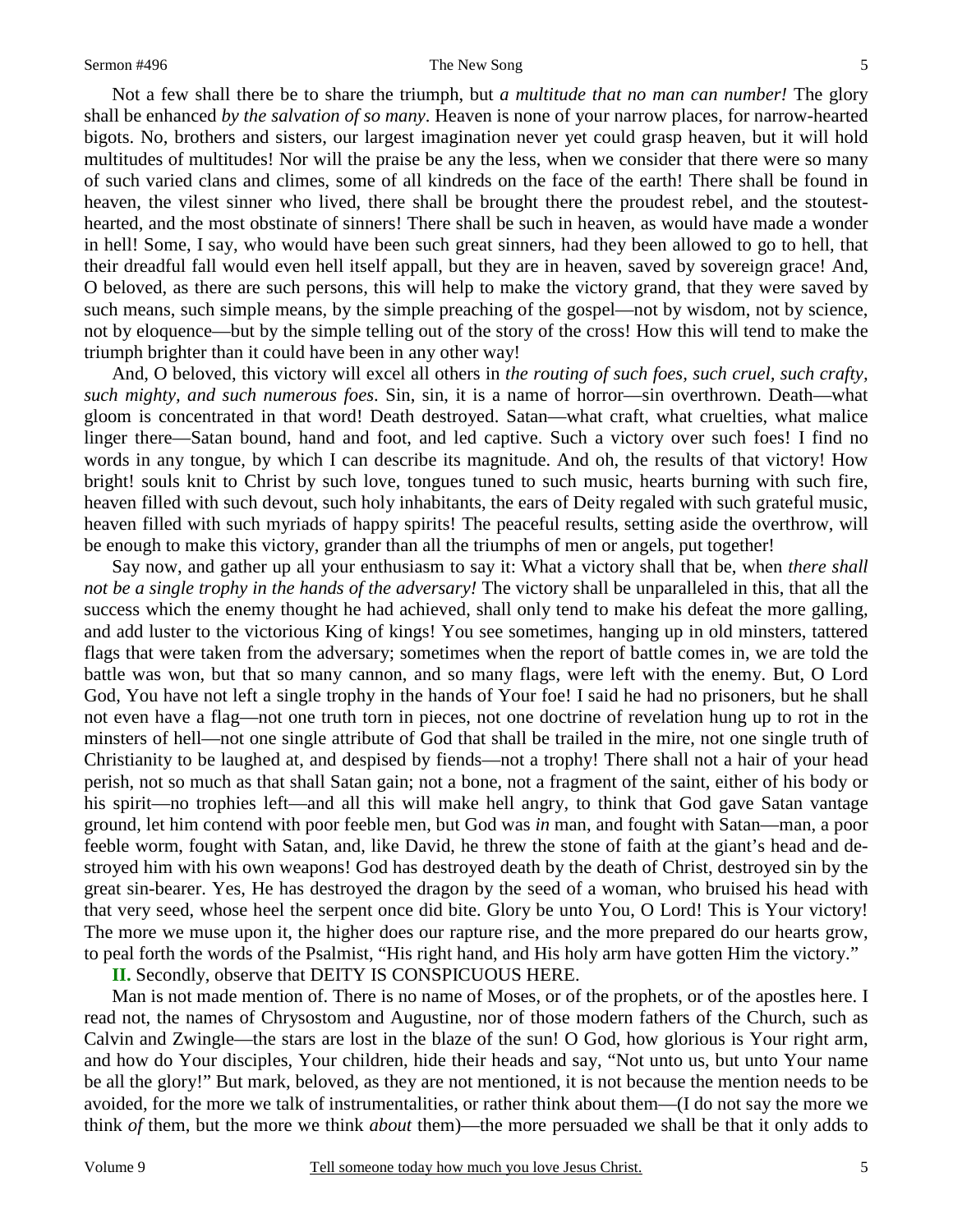God's glory to use men—for men are such poor tools to work with! You have heard of the celebrated painter, who gained renown by painting with poor brushes, when the good ones were stolen. And Quintin Matsys, who made a cover for the well without tools, when all the proper tools were taken away—he worked the ironwork with such poor implements as he could get. So was the skill of the painter or artisan admired, in that, he could produce such effects, under such disadvantageous conditions. "Ah, then, what an artist must he be," they exclaim, concerning the one. And they look upon this piece of ironwork, and say of the other, "What? No engraving tools, no casting, how could he do it?" So when we shall come to look at men, when we look at them in the light of God which eternity shall reveal, we shall say of the best of them, "How can the Lord have won such victories with such poor things as these?" You may mention the instruments, every one of them, from righteous Abel down to the last preacher of the Word—and yet it shall be true, that the victory shall speak the sole praise of the General! No doubt, dear friends, this will be a part of the splendor of the triumph, to think that He did win by man. It was in man that Satan conquered—Adam and Eve were led astray by the crafty wiles of Satan. It is by man that death came, and by man comes the resurrection of the dead! This will be gall and wormwood in the cup of the lost, when they shall see the *Man,* Christ Jesus, the seed of the woman, sitting at the right hand of God! This is judgment's greatest terror, "Hide us from the Lamb." And this shall be hell's greatest horror, "Hide us from the Lamb, let us not behold His face." But glory be unto You, most gracious God, for You have lifted man up above all the works of Your hands, and given him dominion above all creatures. You put principalities and powers beneath his feet, in the person of Christ, and all this only proves that "His own right hand and His holy arm have gotten Him the victory."

I wish I might enlarge here, and speak of the conspicuous glory of God in this respect, that all the persons of the Trinity will be glorified—the Father, the Son, and the Spirit. All the attributes of God, His unsearchable greatness, and His unrivalled majesty, His grace, His power, His truths, His justice, His holiness, His immutability—these shall shine forth with resplendent luster! His wondrous works, and His terrible acts, shall declare His praise; they shall be the theme of every tongue, and the topic of every conversation. "Men shall speak of the glory of Your kingdom, and talk of Your power." All His decrees shall be seen in their final accomplishment, every one of them fulfilled, the counsel answering to the providence. Of all that the Father willed, of all that the Son performed, of all that the Spirit revealed, not one thing is frustrated! How shall I gather up these things? O, for the voice of a mighty angel! O, for a seraph's lips of fire, to speak now of the splendor of that last day, when not only the great, but the little, not only the abundance of God's providence, and the great deeps of His counsel, but even the small deeds of His loving-kindness, shall be made to sing forth His praise, when not only the leviathan deeds of God, shall make the deep to praise the Lord, but even the little fish that move therein, shall leap up to join the chorus, and everywhere *from* everything, *for* everything, there shall be heard the tune—"His right hand, and His holy arm have gotten Him the victory."

**III.** We have in our text a third thought, which we can only hint at in all this—HOLINESS WILL BE GLORIFIED.

Note the adjective—"His *holy* arm." When we contemplate any actions of God, you will notice that the name which cherubs utter, "Holy, holy, holy, Lord God of Sabaoth," is always brought out. Where Christ bears sin, and overcomes it, I hear the cry of, "Holy, holy, holy," from the cross. Where Jesus breaks the tomb, and conquers death, I seem to hear the note of, "Holy, holy, holy," for it makes the day holy on which the deed was done. And when He ascends to glory and the Father says, "Well done," we seem to hear, still, the note, "Holy, holy, holy." In everything, from the manger to the cross, and from the cross onward to the crown, holiness becomes God's house and all God's acts forever! Is it not, dear friends, after all, the hinge of the struggle? Is not this the point; just as you know in great battles, there is some one mountain or hill, which is the objective of struggle? Not for the value of that particular hill, but because on that the battle will depend—so holiness is just the point—the rallying point between God and Satan! Here are the two war cries. The hosts of evil cry, "Sin, sin, sin," but the cry of the armies of the Lord of hosts is this, "Holiness, holiness, holiness." Every time we strike a blow it is "Holiness."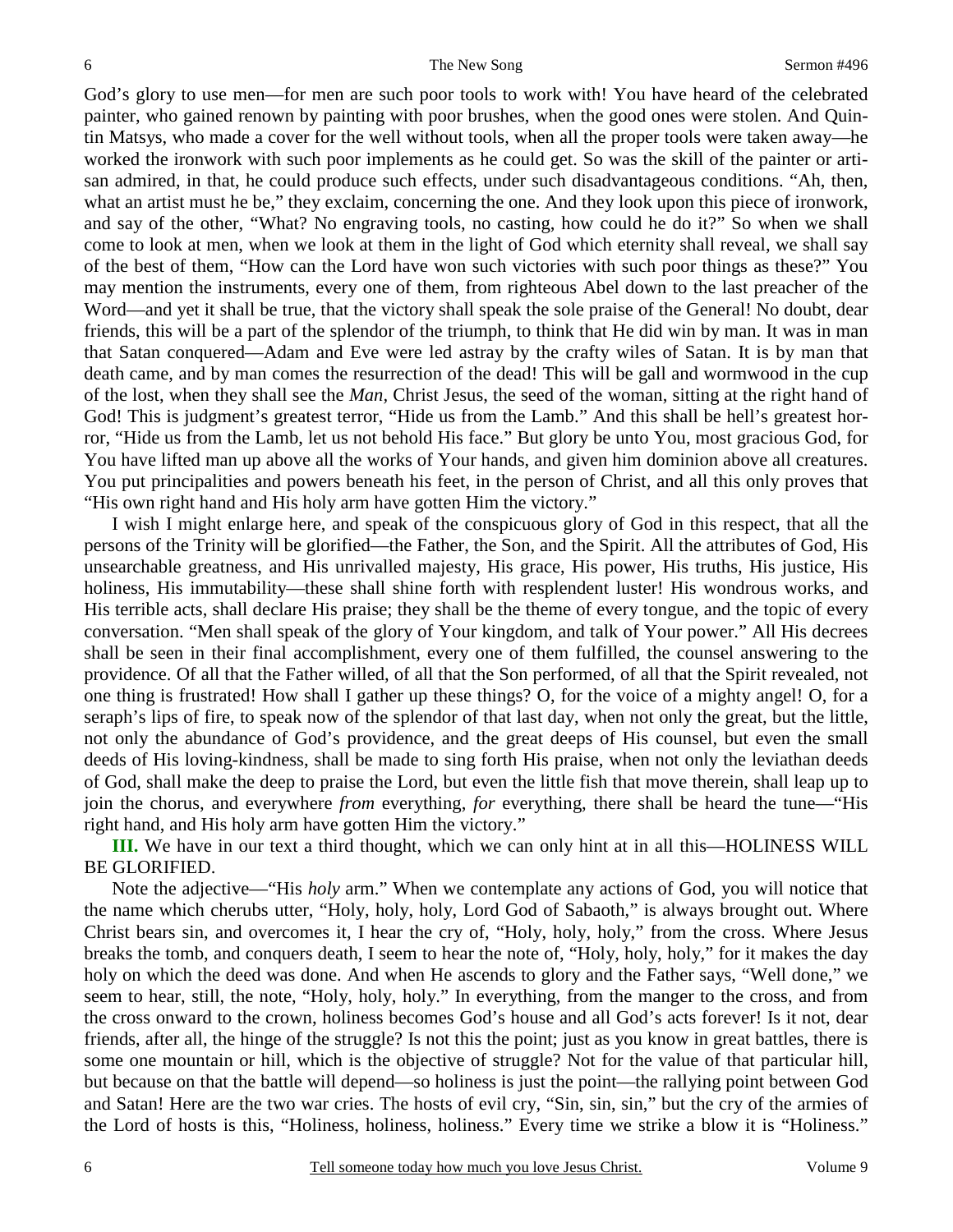#### Sermon #496 The New Song

And every time they attack us it is "Sin." Sin is the real objective of their aim. When Satan attacks, it is to stab at holiness. And when we resist, it is to guard holiness, or to drive back sin! Mark this, I say this is the point of the battle, and by that you shall be able to judge on which side you are. What is your war cry? What is your war cry? When Cromwell fought with the soldiers of the covenant at Dunbar, you will remember they were distinguished by their cries. On the one side "The Covenant, the Covenant"; and on the other side "The Lord of hosts, the Lord of hosts." And so tonight, there is the cry on either side: "Sin and the pleasures of sin!" Is that your war cry, friend? You say, "No." How is it, then, you were at the theater the other night? You say, "No." How is it, then, you frequent the tavern? You say, "No." How is it, then, you have got so many illicit gains about you now? You say, "No." How is it, you make appointments for deeds of sin, and perhaps tonight, or tomorrow night, intend to fulfill them? I tell you, sirs, there are many of you whose war cry tonight is, "Sin and the pleasures of sin!" On the other hand, I trust there are not a few in this vast throng, who can say, "Oh, sir, feebly though I speak it, yet my war cry is, 'Holiness and the cross.'" Ah, beloved, you are just now on the side that is laughed at the world points at you and says, "There are your saints." Yes, here they are, sir; what do you dare say against them? Abide your time, man, and have your jeering out—you shall change that laugh for everlasting howling by-and-by! "There are your Methodists; there are your hypocritical professors." What, sir, dare you say it? The servants of the living God will know how to answer you in that day, when their King shall be revealed in the clouds of heaven, and His glory shall be manifest—and they shall share His triumph, and all flesh shall see it—for the mouth of the Lord has spoken it! The world knows us not, because it knew Him not. "It does not yet appear what we shall be, but when He shall appear, we shall be like He is, for we shall see Him as He is." Come, we will pass that question again tonight, "What is your war cry?"

There has been a good deal of wickedness these last few days in London. I love to see holy mirth; I delight to see men well feasted. I like Christmas; I wish it came six times a year. I like the generosity of those who give to the poor. Let it be extended. I would not stop a smile. God forbid me! But cannot men be happy without drunkenness? Cannot they be mirthful without blasphemy? Is there no possibility of being happy without lasciviousness? Are there no other ways of finding true pleasure, besides selling your soul to the devil? O sirs! I say there have been thousands in this huge city who have been going about the streets, and whose cry has been, "Sin and the pleasures of sin! Where is the music hall? Where is the casino? Where is the coal hole? Where is the tavern? Where is the ballroom? Sin and the pleasures of sin!" O Satan! You have many soldiers, and right brave soldiers they are! They are never afraid of your cause, nor ashamed of your name, nor of your unholy work. Yes, you are well served, O prince of hell! And rich will be your wages, when your drudges earn the fire for which they have labored. But I hope and trust, there are some tonight who will change their war cry. You have not nailed your colors to the mast, have you? Even if you have, by God's grace, I would pull the nails out! Are you determined to die? Will you serve the black prince forever, and perish with him? Jesus Emmanuel, the captain of our salvation, bids me cry to you, "Enlist beneath My banner." Believe in Him, trust in Him, and live! Oh, trust the merits of the cross, the virtue of the blood, the tears and the dying groans. This it is to be a Christian, and ever afterwards, this shall be your war cry—"Holiness, and the cross!" O, take this, all! Fear not. The cross with holiness will bring the mortifying of the flesh, the shame of the world, and the reproach of men. Take both, for now the battle is raging. But, O, my brothers and sisters, another crush, and another, and another, and another, and we shall gain the top of the hill and the shout of, "Holiness and the cross!" shall be answered by the echoes all round the world, for everywhere, holiness shall be victorious, and men shall know the Lord! Yes, and the echoes of heaven shall answer, too, and the spirits of the sanctified shall cry, "Holiness and the Crown!" Then as our enemies have broken before us, and are utterly destroyed—as they melt away like the fat of rams—as unto smoke they consume away, we will sing forever, "Holiness and the crown! Holiness and the crown!" But, that shall be only one note this shall be the song—"His own right hand, and His holy arm have gotten Him the victory."